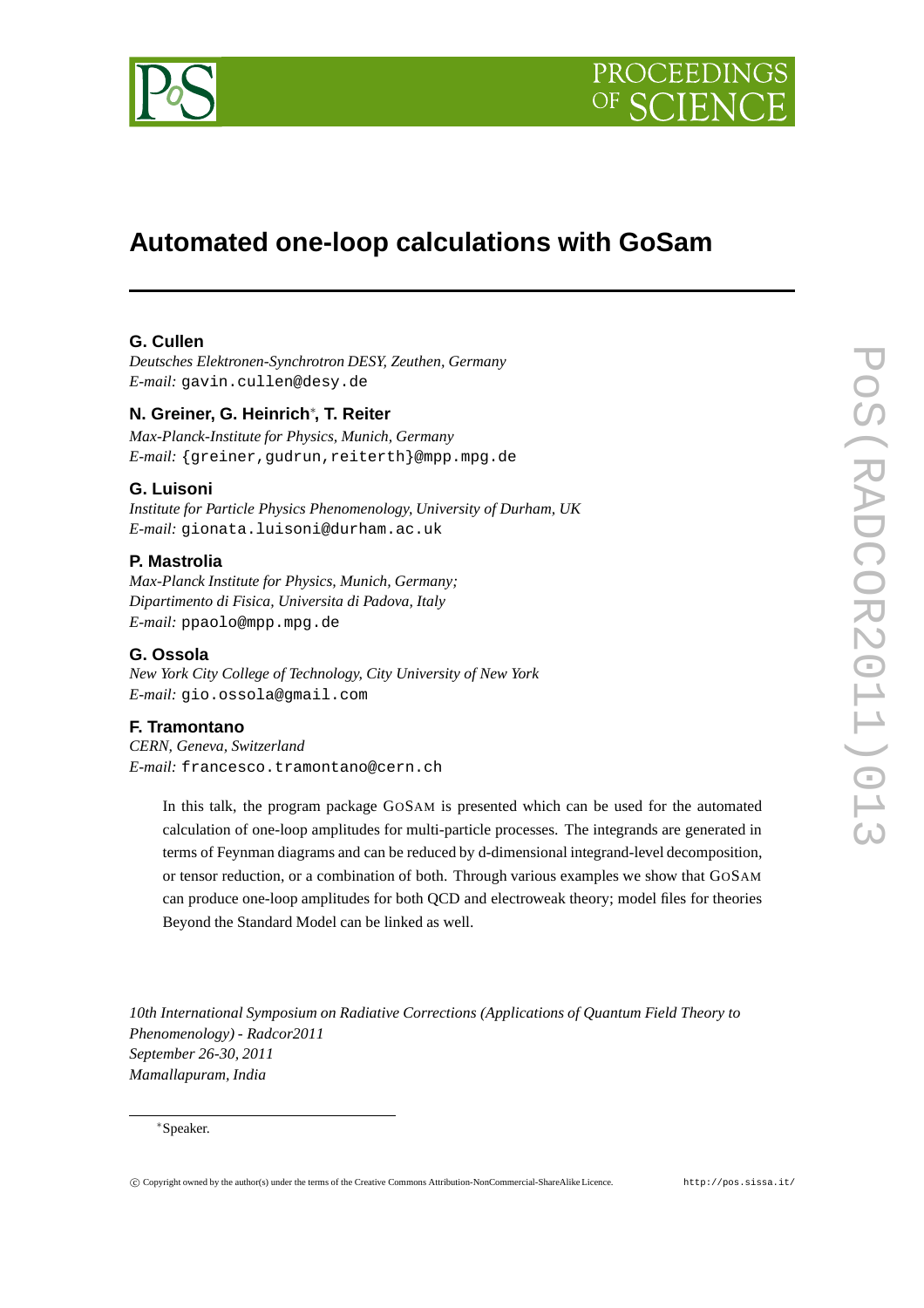## **1. Introduction**

Recently we have seen tremendous progress in the automation of NLO multi-leg calculations [1, 2, 3, 4, 5, 6, 7]. In addition, public NLO tools containing a collection of hard-coded individual processes, like e.g. MCFM [8, 9] and VBFNLO [10, 11, 12] have been developed and constantly enriched. The matching of partonic NLO predictions to parton shower Monte Carlo programs has also seen major advances, see e.g. the developments in Sherpa [13, 14], MC@NLO/Herwig++ [15, 16], POWHEG-Box [17, 18], POWHEL [19, 20, 21]. Therefore we are progressing well towards the aim that basically any process which may turn out to be important for the comparison of LHC findings to theory can be evaluated at NLO accuracy.

In this talk, we present the program package GOSAM [1] which allows the automated generation and evaluation of one-loop amplitudes for multi-particle processes. To produce results for a certain process specified by the user, there is an "input card" to be edited specifying the details of the process. Then the user can launch the generation of the source code and its compilation, without having to worry about internal details of the code. The individual program tasks are steered via python scripts.

The integrands of the one-loop amplitudes are generated in terms of Feynman diagrams, thus allowing to perform symbolic manipulations of the corresponding algebraic expressions prior to any numerical step. For the reduction, the program offers the possibility to use either a *d*dimensional extension of the OPP method [22, 23, 24], as implemented in SAMURAI [25], or tensor reduction as implemented in golem95C [26, 27] interfaced through tensorial reconstruction at the integrand level [28].

The program can be used to calculate one-loop corrections within both QCD and electroweak theory. Beyond the Standard Model theories can be interfaced using FeynRules [29] or LanHEP [30]. The Binoth Les Houches interface [31] to programs providing the real radiation contributions is also included and has been tested in various examples.

## **2. Description of the program**

#### **2.1 Generation of the source code for the amplitude**

For the diagram generation we use the program QGRAF [32], supplemented by Python routines to further analyse or filter the diagrams, which allows for example to drop diagrams whose colour factor turns out to be zero, or to determine the signs for diagrams with Majorana fermions. The information about the model is either read from the built-in Standard Model file or is generated from a user defined LanHEP [30] or Universal FeynRules Output (UFO) [29] file. The program also produces a LATEX file which contains graphical representations of all diagrams together with a summary of conventions, e.g. the helicity and colour basis.

The amplitude is generated in terms of algebraic expressions based on Feynman diagrams and then processed with a FORM program, using spinney [33] for the spinor algebra. In GOSAM we have implemented the 't Hooft-Veltman scheme (HV) and dimensional reduction (DRED). In both schemes all external vectors (momenta and polarisation vectors) are kept in four dimensions, while internal vectors are kept in the *d*-dimensional vector space  $(d = 4 - 2\varepsilon)$ . For the loop momentum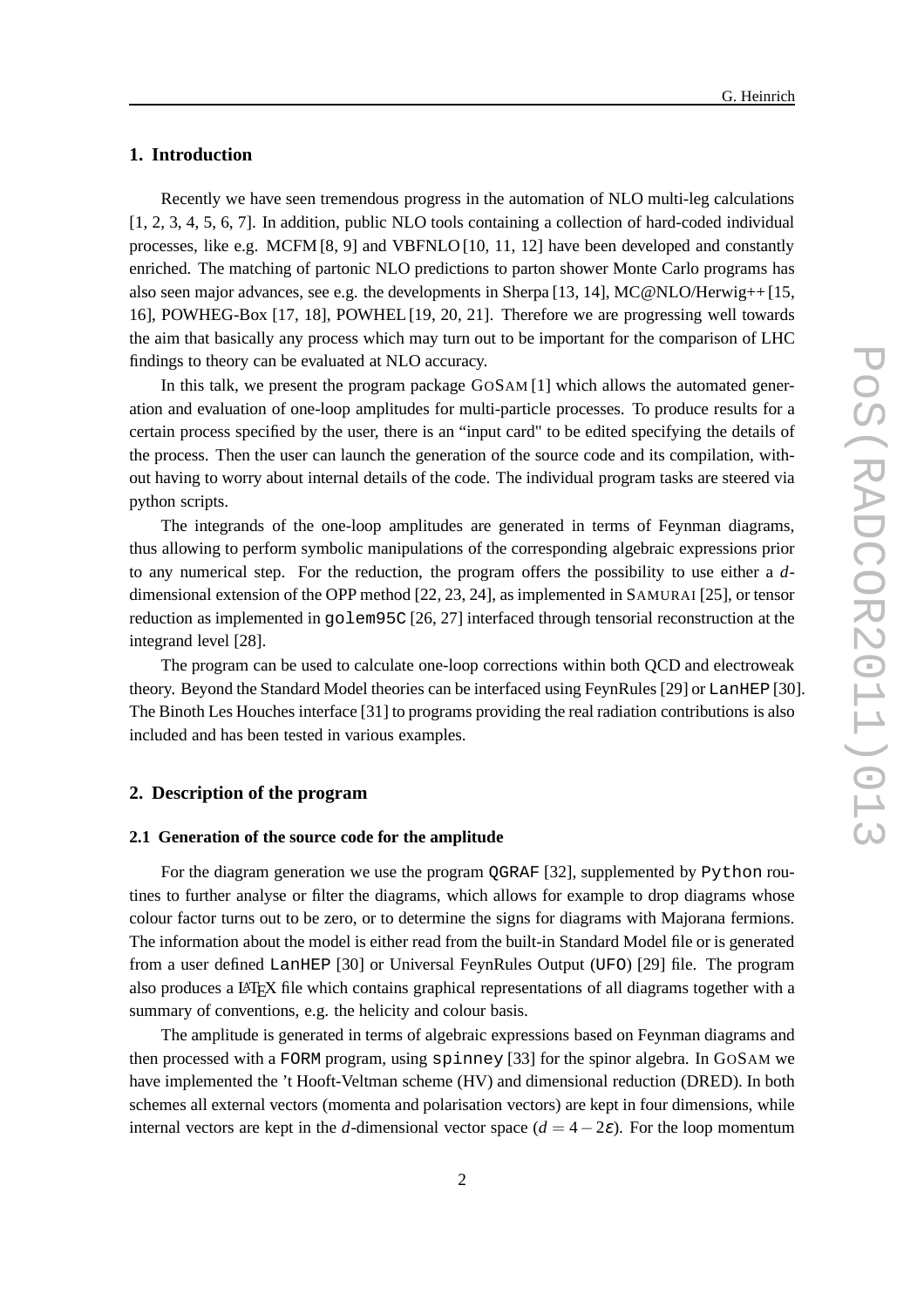*q* we introduce the symbol  $\mu^2 = -\tilde{q}^2$ , such that

$$
q^2 = \hat{q}^2 + \tilde{q}^2 = \hat{q}^2 - \mu^2 \,,\tag{2.1}
$$

where  $\hat{q}$  lives in 4 dimensions and the  $(D-4)$ -dimensional orthogonal projection is denoted by  $\tilde{q}$ .

To prepare the numerator functions of the one-loop diagrams for their numerical evaluation, we separate the symbol  $\mu^2$  and dot products involving the momentum  $\hat{q}$  from all other factors. All subexpressions which do not depend on either  $\hat{q}$  or  $\mu^2$  are substituted by abbreviations, which are evaluated only once per phase space point. Each of the two parts is then processed by haggies [34], which generates optimised Fortran95 code for the numerical evaluation. For each diagram we generate an interface to SAMURAI [25], golem95C [27] and/or PJFRY [35, 36]. Our standard choice for the reduction is to use SAMURAI [25], which usually provides a fast and stable reduction of the amplitude to a set of coefficients of basis integrals in most of the phase space. Furthermore, SAMURAI monitors the quality of the reconstruction of the numerator. In GOSAM we use this information to trigger an alternative reduction with either golem95C [27] or PJFRY [35] whenever these reconstruction tests fail. This combination of on-shell techniques and traditional tensor reduction is achieved using tensorial reconstruction at the integrand level [28]. The tensorial reconstruction not only can cure numerical instabilities, but in some cases also can reduce the computational cost of the reduction. Since the reconstructed numerator is typically of a form where kinematics and loop momentum dependence are already separated, the use of a reconstructed numerator tends to be faster than the original procedure, in particular in cases with a large number of legs and low rank.

## **2.2 Rational terms**

Terms containing the symbols  $\mu^2$  or  $\varepsilon$  in the numerator of the integrands can lead to a so-called  $R<sub>2</sub>$  term [37], which contributes to the rational part of the amplitude. As we start from Feynman diagrams, we generate the  $R_2$  part along with all other contributions without the need to seperate the different parts. In addition, we provide two different ways to calculate  $R_2$ , an *implicit* and an *explicit* construction, using the fact that there are two ways of splitting the numerator function:

$$
\mathcal{N}(\hat{q}, \mu^2, \varepsilon) = \mathcal{N}_0(\hat{q}, \mu^2) + \varepsilon \mathcal{N}_1(\hat{q}, \mu^2) + \varepsilon^2 \mathcal{N}_2(\hat{q}, \mu^2)
$$
\nor, alternatively, (2.2)

$$
\mathcal{N}(\hat{q}, \mu^2, \varepsilon) = \hat{\mathcal{N}}(\hat{q}) + \tilde{\mathcal{N}}(\hat{q}, \mu^2, \varepsilon).
$$
 (2.3)

The implicit construction uses the splitting of Eq. (2.2) and treats all three numerator functions  $\mathcal{N}_i$ on equal grounds. Each of the three terms is reduced seperately in a numerical reduction and the Laurent series of the three results are added up taking into account the powers of  $\varepsilon$ .

The explicit construction of  $R_2$  is based on the assumption that each term in  $\tilde{\mathcal{N}}$  in Eq. (2.3) contains at least one power of  $\mu^2$  or  $\varepsilon$ . The expressions for those integrals are relatively simple and known explicitly. Hence, the part of the amplitude which originates from  $\tilde{\mathcal{N}}$  is computed analytically whereas the purely four-dimensional part  $\hat{\mathcal{N}}$  is passed to the numerical reduction.

In the user input card, possible options for  $R_2$  are  $r2$ =implicit,explicit, off and only. Using  $r2=$ only discards everything but the  $R_2$  term and puts GOSAM in the position of providing  $R_2$  terms to supplement other codes which work entirely in four dimensions, provided they use the same gauge.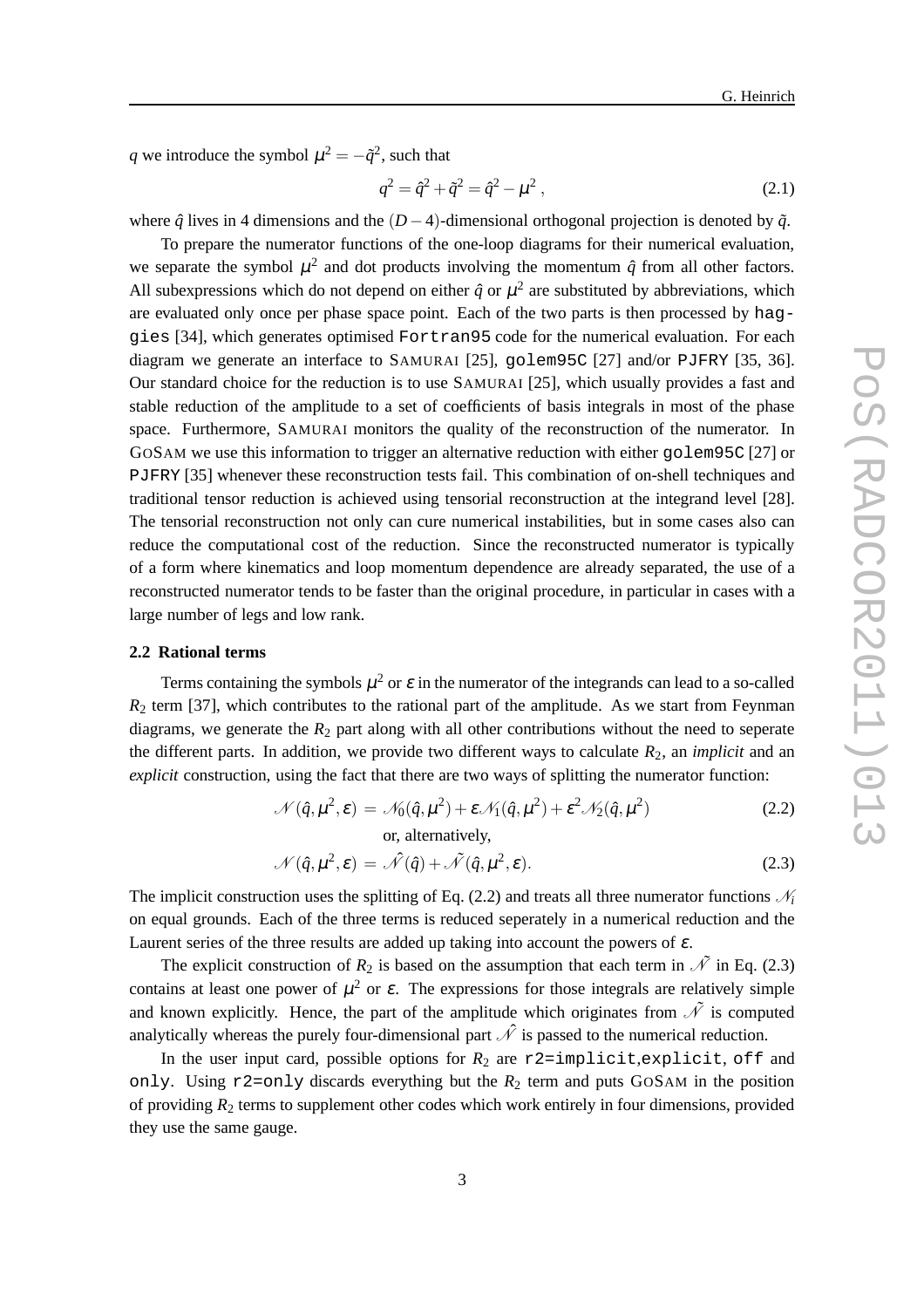## **2.3 Conventions**

To be specific, we consider the case where the user wants to compute QCD corrections. In the case of electroweak corrections, the analogous conventions apply except that the strong coupling *gs* is replaced by *e*. In the QCD case, the tree-level matrix element squared can be written as

$$
|\mathcal{M}|_{\text{tree}}^2 = \mathcal{A}_0^{\dagger} \mathcal{A}_0 = (g_s)^{2b} \cdot a_0 ,\qquad (2.4)
$$

where  $b = 0$  is also possible. The matrix element at one-loop level, i.e. the interference term between tree-level and one-loop, can be written as

$$
|\mathcal{M}|_{1\text{-loop}}^2 = \mathcal{A}_1^{\dagger} \mathcal{A}_0 + \mathcal{A}_0^{\dagger} \mathcal{A}_1 = 2 \cdot \Re(\mathcal{A}_0^{\dagger} \mathcal{A}_1) = \frac{\alpha_s(\mu)}{2\pi} \frac{(4\pi)^{\varepsilon}}{\Gamma(1-\varepsilon)} (g_s)^{2b} \left[ c_0 + \frac{c_{-1}}{\varepsilon} + \frac{c_{-2}}{\varepsilon^2} + \mathcal{O}(\varepsilon) \right].
$$
\n(2.5)

A call to the subroutine samplitude returns an array consisting of the four numbers  $(a_0, c_0, c_{-1}, c_{-2})$ in this order. The average over initial state colours and helicities is included in the default setup. Renormalisation is included depending on the options chosen by the user, for a more detailed description we refer to [1].

## **3. Installation and Usage**

#### **3.1 Installation**

The user can download the code GOSAM either as a tar-ball or from the subversion repository at http://projects.hepforge.org/gosam/ . The build process and installation of GO-SAM is controlled by Python Distutils, while the build process for the libraries SAMURAI and golem95C is controlled by Autotools. To install GOSAM, the user needs to run python setup.py install -prefix MYPATH.

For more details we direct the user to the GOSAM reference manual coming with the code.

On top of a standard Linux environment, the programs FORM [38], version  $>$  3.3, and QGRAF [32] need to be installed on the system. Further, at least one of the libraries SAMURAI [25] and golem95C [27] needs to be present at compile time of the generated code. For the user's convenience we have prepared a package containing SAMURAI and golem95C together with the integral libraries OneLOop[39], QCDLoop[40] and FF [41]. The package gosam-contrib-1.0.tar.gz containing all these libraries is available for download from http://projects.hepforge.org/gosam/.

#### **3.2 Usage**

In order to generate the code for a process, the user needs to prepare an input file, called *process card* in the following, which contains

- process specific information, such as a list of initial and final state particles, their helicities (optional) and the order of the coupling constants;
- scheme specific information and approximations, such as the regularisation and renormalisation schemes, the underlying model, masses and widths which are set to zero, the selection of subsets of diagrams, etc;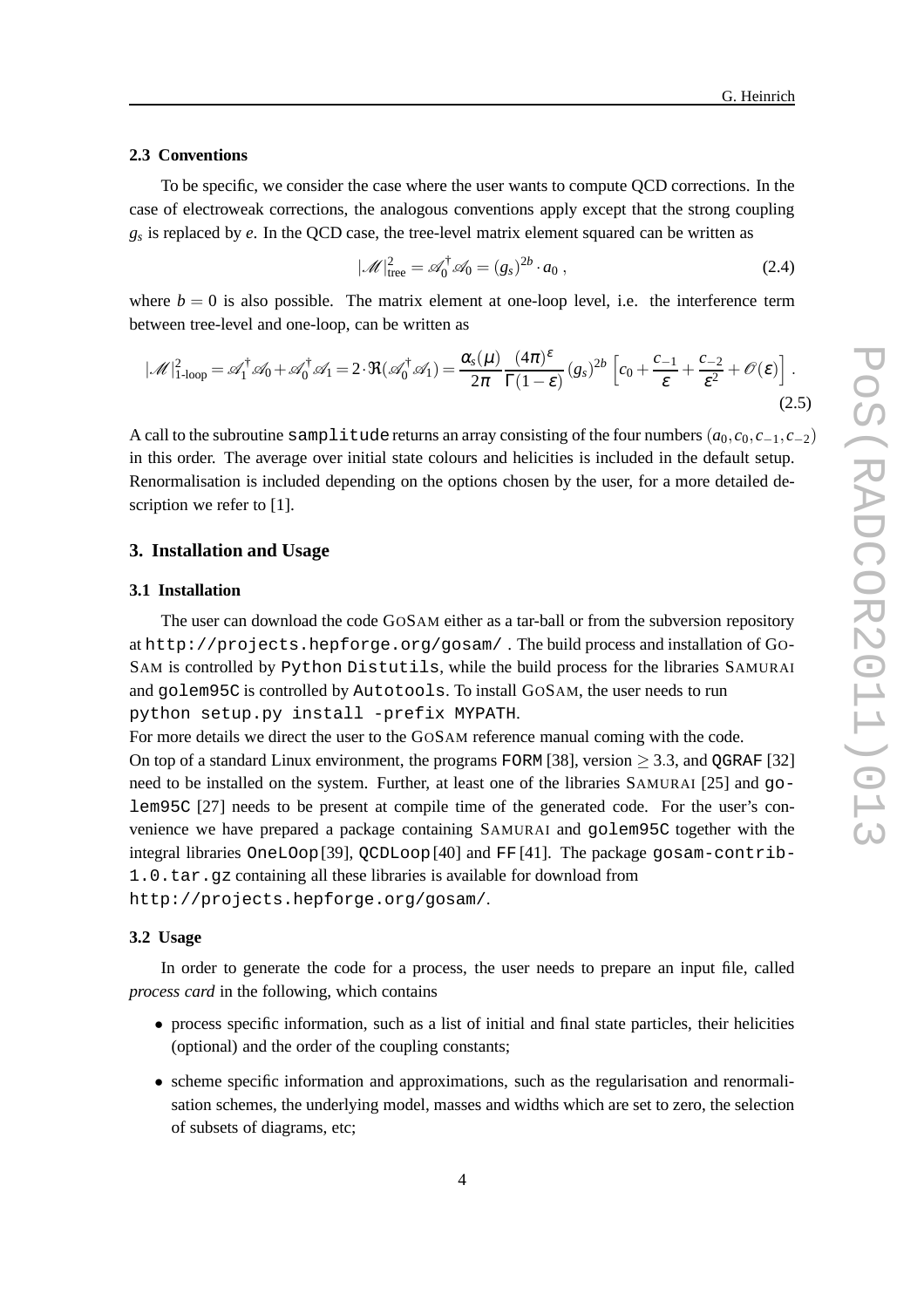- system specific information, such as paths to programs and libraries or compiler options;
- optional information for optimisations which control the code generation.

If the process card is called gosam.in, it can be invoked by the command gosam.py gosam.in. All further steps are controlled by the generated make files; in order to generate and compile all files relevant for the matrix element one needs to invoke

```
make compile
```
The generated code can be tested with the program  $matrix/test.f90$ . The following sequence of commands will compile and run the test program:

```
cd matrix
make test.exe
./ test. exe
```
The numbers printed by the test program are, in this order,  $a_0$ ,  $c_0/a_0$ ,  $c_{-1}/a_0$ ,  $c_{-2}/a_0$  and the pole parts calculated from the infrared insertion operator [42, 43]. One can also generate a pictorial representation of all generated diagrams using the command

make doc

which generates the file doc/process.ps

## **3.3 Interfacing the code**

#### **3.3.1 Using the BLHA Interface**

The so-called *Binoth Les Houches Accord* (BLHA) [31] defines an interface for a standardized communication between one-loop programs (OLP) and Monte Carlo (MC) tools. GOSAM can act as an OLP in the framework of the BLHA, such that the calculation of complete cross sections is straightforward.

In general, the MC writes an order file, called for example  $\text{olp\_order}.lh$ , and invokes the script gosam.py as follows:

gosam.py --olp olp\_order.lh

The invocation of gosam.py generates a set of files which can be compiled with a generated make file. The BLHA routines are defined in the Fortran module olp module but can also be accessed from C programs.

#### **3.3.2 Using External Model Files**

GOSAM can also make use of model files generated by either Feynrules [44] in the UFO format [29] or by LanHEP [30]. The particles can be specified by their PDG code. Details about how to import these model files are described in the GOSAM reference manual. Precompiled MSSM\_UFO and MSSM\_LHEP files can also be found in the subdirectory examples/model. The examples directory also contains examples showing how UFO or LanHEP model files are imported.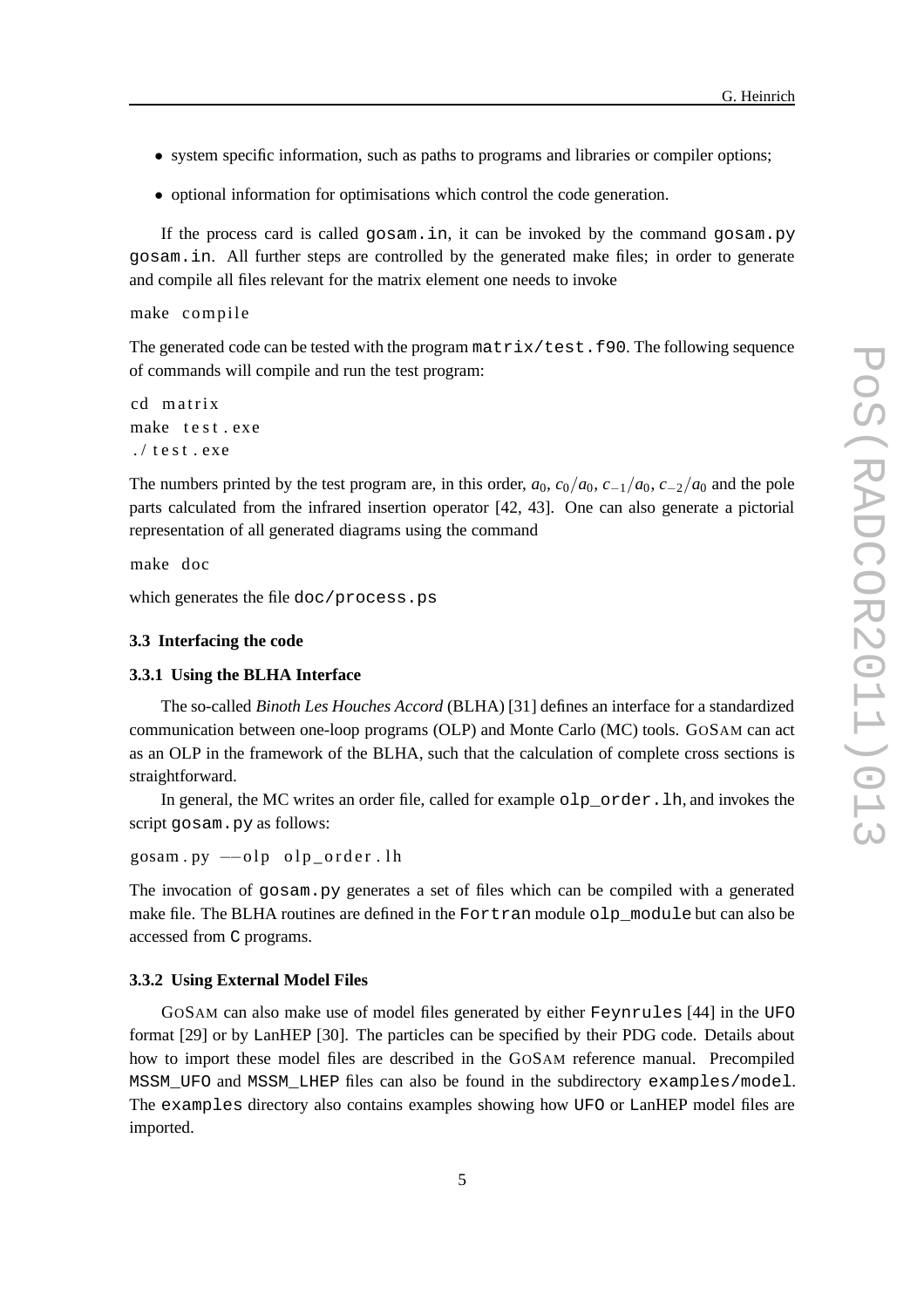#### **4. Examples and validation**

The code generated by GOSAM has been compared to a considerable number of processes available in the literature, as listed in Table 1. Many of these processes are also included as examples in the code, including reference values.



(a) Transverse momentum of the leading jet for *W*−+ jet pro-(b) Pseudorapidity of the leading jet for *W*−+ jet production at duction at LHC with  $\sqrt{s} = 7$  TeV. LHC with  $\sqrt{s} = 7$  TeV.

**Figure 1:** NLO calculation of *W*−+ jet production at LHC using GOSAM interfaced with SHERPA via the Binoth Les Houches interface and compared to MCFM.

As an example for the *Binoth Les Houches Accord* interface of GOSAM we present results for the QCD corrections to *W*− + 1 jet production, obtained by linking GOSAM with SHERPA [60]. Results for the transverse momentum and rapidity distribution of the leading jet are shown in Figs. 1(a) and 1(b). The comparison with MCFM [8, 9] shows perfect agreement. Furthermore, SHERPA offers the possibility to match NLO calculations with a parton shower [13, 14].

## **5. Conclusions**

We have presented the program GOSAM which can produce code for one-loop amplitudes for multi-particle processes in an automated way. The program is publicly available at

http://projects.hepforge.org/gosam/ and can be used to calculate one-loop amplitudes within QCD, electroweak theory, or other models which can be imported via an interface to LanHEP or FeynRules. Monte Carlo programs for the real radiation can be easily linked via the interface defined by the Binoth Les Houches Accord.

The amplitudes are generated in terms of Feynman diagrams and can be reduced by unitarity based reduction at integrand level or traditional tensor reduction, or a combination of the two approaches. Further, the user can choose among different libraries for the master integrals and different regularisation and renormalisation schemes.

The calculation of the rational terms can proceed either together with the same numerical reduction as the rest of the amplitude, or before any reduction, using analytic information on the integrals which can potentially give rise to a rational part. This feature also allows to use the code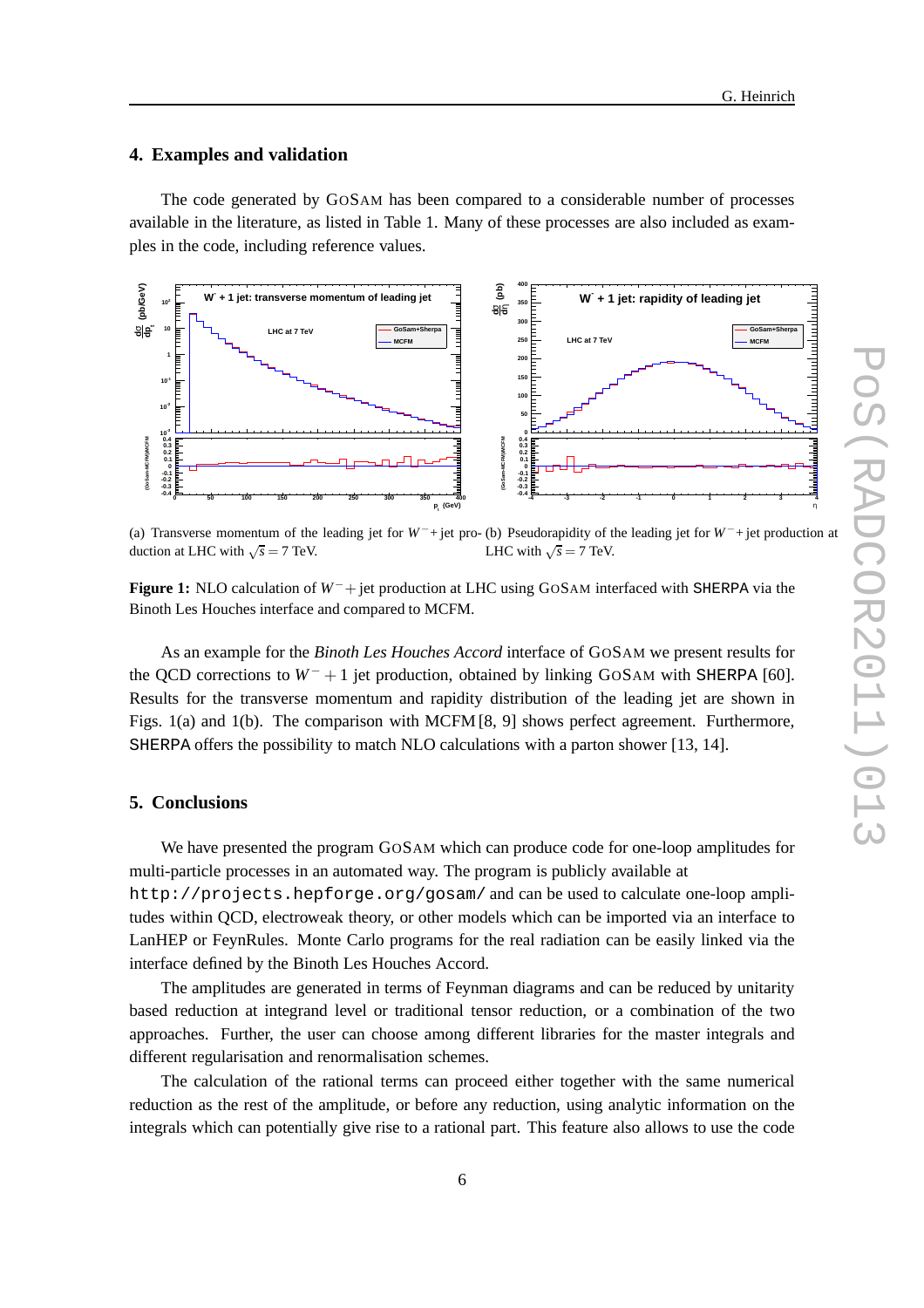|  | G. Heinrich |
|--|-------------|
|  |             |

| process                                                            | checked with Ref.                  |
|--------------------------------------------------------------------|------------------------------------|
| $e^+e^- \rightarrow u\overline{u}$                                 | $[45]$                             |
| $e^+e^- \rightarrow t\overline{t}$                                 | [46, 47], own analytic calculation |
| $u\overline{u} \rightarrow dd$                                     | [48, 5]                            |
| $gg \rightarrow gg$                                                | [49]                               |
| $gg \to gZ$                                                        | [50]                               |
| $bg \rightarrow Hb$                                                | [51, 5]                            |
| $\gamma\gamma \rightarrow \gamma\gamma$ (W loop)                   | $\left[52\right]$                  |
| $\gamma\gamma \rightarrow \gamma\gamma\gamma\gamma$ (fermion loop) | [53]                               |
| $pp \rightarrow t\overline{t}$                                     | $[5]$ , MCFM $[8, 9]$              |
| $pp \rightarrow W^{\pm}$ <i>i</i> (QCD corr.)                      | [8, 9]                             |
| $pp \rightarrow W^{\pm} j$ (EW corr.)                              | for IR poles: $[54, 55]$           |
| $pp \rightarrow W^{\pm} t$                                         | [8, 9]                             |
| $pp \rightarrow W^{\pm} j j$                                       | [8, 9]                             |
| $pp \rightarrow W^{\pm} b\bar{b}$ (massive b) [8, 9]               |                                    |
| $e^+e^- \rightarrow e^+e^- \gamma$ (QED)                           | $[56]$                             |
| $pp \rightarrow H t \overline{t}$                                  | $\lceil 5 \rceil$                  |
| $pp \rightarrow Z t \overline{t}$                                  | [4]                                |
| $pp \rightarrow W^{+}W^{+}$ i i                                    | [57, v3]                           |
| $pp \rightarrow b\overline{b}b\overline{b}$                        | [58, 59]                           |
| $pp \rightarrow W^+W^-b\overline{b}$                               | [5, 6]                             |
| $pp \rightarrow t\bar{t}b\bar{b}$                                  | [5, 6]                             |
| $u\overline{d} \rightarrow W^+ g g g$                              | [6]                                |

**Table 1:** Processes for which GOSAM has been compared to the literature.

for the calculation of rational parts only. Moreover, the GOSAM generator can produce code for processes which include unstable particles, i.e. intermediate states with complex masses.

GOSAM is very well suited for the automated matching of Monte Carlo programs to NLO virtual amplitudes, and therefore hopefully will be used widely as a module to produce differential cross sections for multi-particle processes which can be compared directly to experiment.

## **Acknowledgments**

G.H. would like to thank the organizers of RADCOR 2011 for their hospitality and the well organized conference. G.C. and G.L. were supported by the British Science and Technology Facilities Council (STFC). The work of G.C. was supported by DFG Sonderforschungsbereich Transregio 9, Computergestützte Theoretische Teilchenphysik. N.G. was supported in part by the U.S. Department of Energy under contract No. DE-FG02-91ER40677. P.M. and T.R. were supported by the Alexander von Humboldt Foundation, in the framework of the Sofja Kovaleskaja Award Project "Advanced Mathematical Methods for Particle Physics", endowed by the German Federal Ministry of Education and Research. The work of G.O. was supported in part by the National Science Foundation under Grant PHY-0855489 and PHY-1068550. The research of F.T. is sup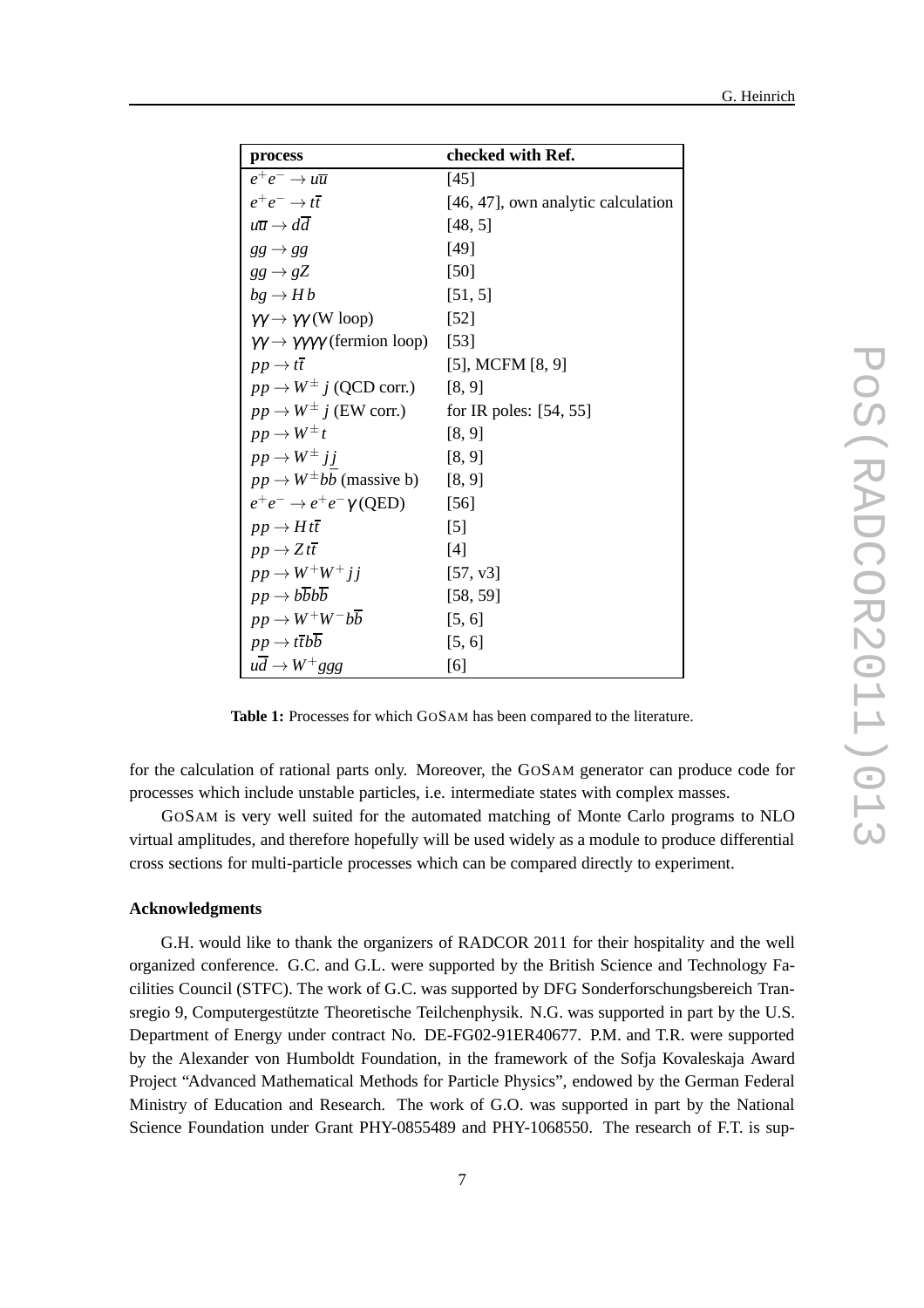ported by Marie-Curie-IEF, project: "SAMURAI-Apps". We also acknowledge the support of the Research Executive Agency (REA) of the European Union under the Grant Agreement number PITN-GA-2010-264564 (LHCPhenoNet).

## **References**

- [1] Cullen G, Greiner N, Heinrich G, Luisoni G, Mastrolia P *et al.* 2011 (*Preprint* 1111.2034)
- [2] Agrawal S, Hahn T and Mirabella E 2011 (*Preprint* 1112.0124)
- [3] Cascioli F, Maierhofer P and Pozzorini S 2011 (*Preprint* 1111.5206)
- [4] Bevilacqua G, Czakon M, Garzelli M, van Hameren A, Kardos A *et al.* 2011 (*Preprint* 1110.1499)
- [5] Hirschi V, Frederix R, Frixione S, Garzelli M V, Maltoni F *et al.* 2011 *JHEP* **1105** 044 (*Preprint* 1103.0621)
- [6] van Hameren A, Papadopoulos C and Pittau R 2009 *JHEP* **0909** 106 (*Preprint* 0903.4665)
- [7] Berger C, Bern Z, Dixon L, Febres Cordero F, Forde D *et al.* 2008 *Phys.Rev.* **D78** 036003 (*Preprint* 0803.4180)
- [8] Campbell J M and Ellis R 1999 *Phys.Rev.* **D60** 113006 (*Preprint* hep-ph/9905386)
- [9] Campbell J M, Ellis R and Williams C 2011 *JHEP* **1107** 018 (*Preprint* 1105.0020)
- [10] Arnold K, Bahr M, Bozzi G, Campanario F, Englert C *et al.* 2009 *Comput.Phys.Commun.* **180** 1661–1670 (*Preprint* 0811.4559)
- [11] Arnold K, Bellm J, Bozzi G, Brieg M, Campanario F *et al.* 2011 (*Preprint* 1107.4038)
- [12] Campanario F 2011 *JHEP* **1110** 070 (*Preprint* 1105.0920)
- [13] Hoeche S, Krauss F, Schonherr M and Siegert F 2011 *JHEP* **1104** 024 (*Preprint* 1008.5399)
- [14] Hoeche S, Krauss F, Schonherr M and Siegert F 2011 (*Preprint* 1111.1220)
- [15] Frixione S, Stoeckli F, Torrielli P, Webber B R and White C D 2010 (*Preprint* 1010.0819)
- [16] Frixione S, Stoeckli F, Torrielli P and Webber B R 2011 *JHEP* **1101** 053 (*Preprint* 1010.0568)
- [17] Alioli S, Nason P, Oleari C and Re E 2010 *JHEP* **1006** 043 (*Preprint* 1002.2581)
- [18] Alioli S, Moch S O and Uwer P 2011 (*Preprint* 1110.5251)
- [19] Kardos A, Papadopoulos C and Trocsanyi Z 2011 *Phys.Lett.* **B705** 76–81 (*Preprint* 1101.2672)
- [20] Garzelli M, Kardos A, Papadopoulos C and Trocsanyi Z 2011 *Europhys.Lett.* **96** 11001 (*Preprint* 1108.0387)
- [21] Kardos A, Papadopoulos C and Trocsanyi Z 2011 (*Preprint* 1111.0610)
- [22] Ossola G, Papadopoulos C G and Pittau R 2007 *Nucl.Phys.* **B763** 147–169 (*Preprint* hep-ph/0609007)
- [23] Ossola G, Papadopoulos C G and Pittau R 2007 *JHEP* **07** 085 (*Preprint* 0704.1271)
- [24] Ellis R, Giele W T, Kunszt Z and Melnikov K 2009 *Nucl.Phys.* **B822** 270–282 (*Preprint* 0806.3467)
- [25] Mastrolia P, Ossola G, Reiter T and Tramontano F 2010 *JHEP* **1008** 080 (*Preprint* 1006.0710)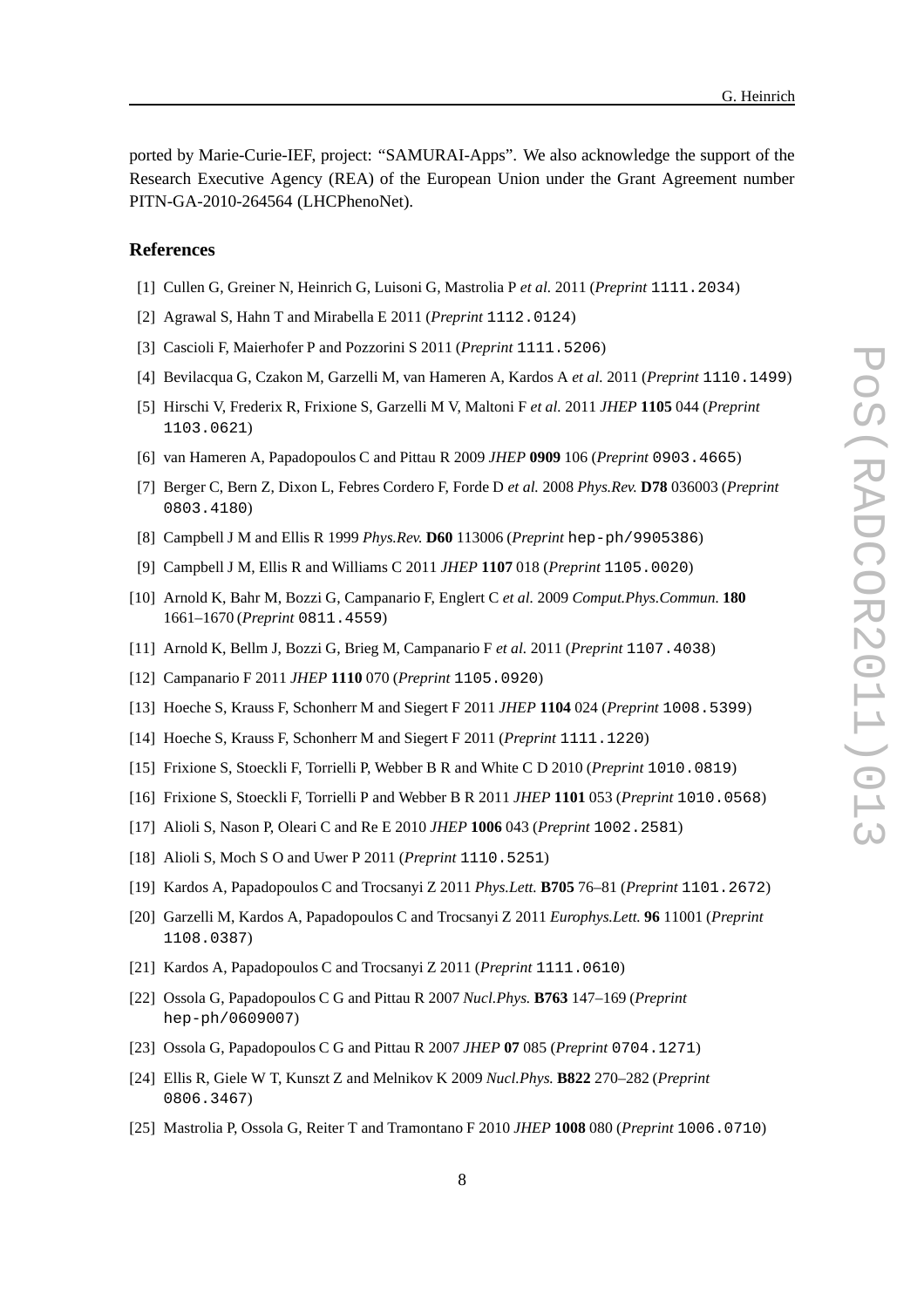- [26] Binoth T, Guillet J P, Heinrich G, Pilon E and Reiter T 2009 *Comput.Phys.Commun.* **180** 2317–2330 (*Preprint* 0810.0992)
- [27] Cullen G, Guillet J, Heinrich G, Kleinschmidt T, Pilon E *et al.* 2011 *Comput.Phys.Commun.* **182** 2276–2284 (*Preprint* 1101.5595)
- [28] Heinrich G, Ossola G, Reiter T and Tramontano F 2010 *JHEP* **1010** 105 (*Preprint* 1008.2441)
- [29] Degrande C, Duhr C, Fuks B, Grellscheid D, Mattelaer O *et al.* 2011 (*Preprint* 1108.2040)
- [30] Semenov A 2010 (*Preprint* 1005.1909)
- [31] Binoth T, Boudjema F, Dissertori G, Lazopoulos A, Denner A *et al.* 2010 *Comput.Phys.Commun.* **181** 1612–1622 dedicated to the memory of, and in tribute to, Thomas Binoth, who led the effort to develop this proposal for Les Houches 2009 (*Preprint* 1001.1307)
- [32] Nogueira P 1993 *J.Comput.Phys.* **105** 279–289
- [33] Cullen G, Koch-Janusz M and Reiter T 2011 *Comput.Phys.Commun.* **182** 2368–2387 (*Preprint* 1008.0803)
- [34] Reiter T 2010 *Comput.Phys.Commun.* **181** 1301–1331 (*Preprint* 0907.3714)
- [35] Fleischer J and Riemann T 2011 *Phys.Rev.* **D83** 073004 (*Preprint* 1009.4436)
- [36] Yundin V , program available from https://github.com/Vayu/PJFry/
- [37] Ossola G, Papadopoulos C G and Pittau R 2008 *JHEP* **0805** 004 (*Preprint* 0802.1876)
- [38] Vermaseren J 2000 (*Preprint* math-ph/0010025)
- [39] van Hameren A 2011 *Comput.Phys.Commun.* **182** 2427–2438 (*Preprint* 1007.4716)
- [40] Ellis R K and Zanderighi G 2008 *JHEP* **02** 002 (*Preprint* 0712.1851)
- [41] van Oldenborgh G and Vermaseren J 1990 *Z.Phys.* **C46** 425–438
- [42] Catani S and Seymour M 1997 *Nucl.Phys.* **B485** 291–419 (*Preprint* hep-ph/9605323)
- [43] Catani S, Dittmaier S and Trocsanyi Z 2001 *Phys.Lett.* **B500** 149–160 (*Preprint* hep-ph/0011222)
- [44] Christensen N D and Duhr C 2009 *Comput. Phys. Commun.* **180** 1614–1641 (*Preprint* 0806.4194)
- [45] Ellis R, Stirling W and Webber B 1996 *Camb.Monogr.Part.Phys.Nucl.Phys.Cosmol.* **8** 1–435
- [46] Jersak J, Laermann E and Zerwas P 1982 *Phys.Rev.* **D25** 1218
- [47] Catani S, Dittmaier S, Seymour M H and Trocsanyi Z 2002 *Nucl.Phys.* **B627** 189–265 (*Preprint* hep-ph/0201036)
- [48] Ellis R and Sexton J 1986 *Nucl.Phys.* **B269** 445
- [49] Binoth T, Guillet J and Heinrich G 2007 *JHEP* **0702** 013 (*Preprint* hep-ph/0609054)
- [50] van der Bij J and Glover E 1989 *Nucl.Phys.* **B313** 237
- [51] Campbell J M, Ellis R, Maltoni F and Willenbrock S 2003 *Phys.Rev.* **D67** 095002 (*Preprint* hep-ph/0204093)
- [52] Gounaris G, Porfyriadis P and Renard F 1999 *Eur.Phys.J.* **C9** 673–686 (*Preprint* hep-ph/9902230)
- [53] Bernicot C 2008 (*Preprint* 0804.1315)